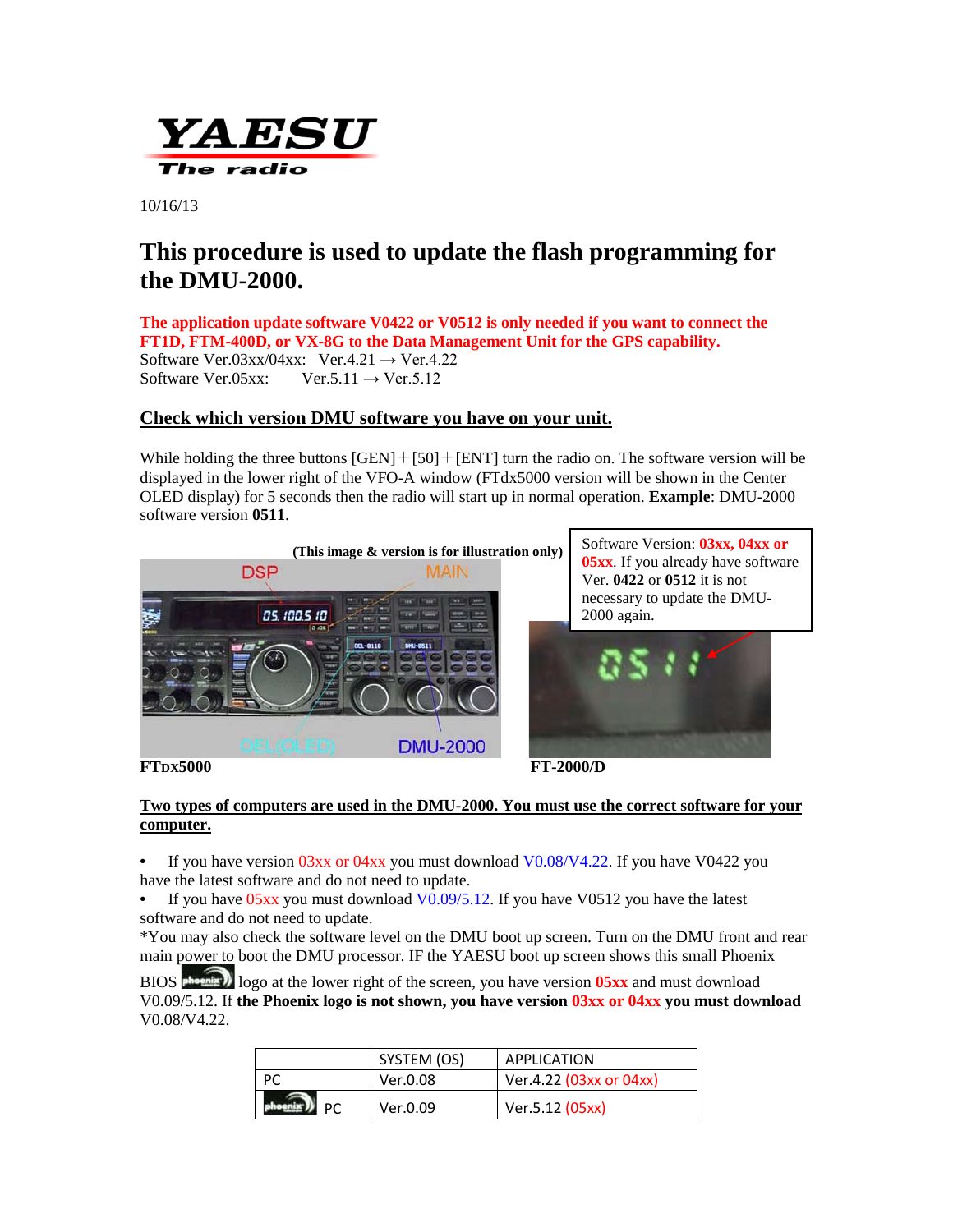### **System (OS) software:**

If you do not have the latest System software version 008-sys or 009-sys installed on the DMU-2000 the system software is available. After you confirm the type of System software it is very important that you only download the correct version from the Yaesu website.

Please download the **[DMU-2000\_System software\_V0.08-sys\_8-17-09.zip] or [DMU-2000\_System software\_V0.09-sys\_8-17-09.zip].**

#### **Ver. 4.22 or 5.12 CPU implements improvements for the application software only.**

• This update software is only needed if you want to connect the FT1D, FTM-400D, or VX-8G to the Data Management Unit for the GPS capability.

Connecting the data management unit DMU-2000 to the DATA terminal of FT1D, FTM-400D, or VX-8G, will permit setting and automatic update of the latitude and longitude, and also maintains the correct time by using the GPS data.

| The below connection cables are required: |                                   |  |
|-------------------------------------------|-----------------------------------|--|
| FT1DR/FT1DE:                              | $CT-169$ (PC Cable)               |  |
| FTM-400DR/FTM-400DE:                      | $CT-163$ or $CT-165$ (Data Cable) |  |
| VX-8GR/FT-8GE:                            | CT-143 (Data Cable)               |  |

### **Install the data file to PC**

1. Download the DMU-2000 data [**DMU-2000\_Update.zip\_10-16-13.zip**] from the following website:

[http://www.yaesu.com/indexVS.cfm?cmd=DisplayProducts&ProdCatID=102&encProdID=66EA](http://www.yaesu.com/indexVS.cfm?cmd=DisplayProducts&ProdCatID=102&encProdID=66EA91711DFB68C03DED4AD35153E12C&DivisionID=65&isArchived=0) [91711DFB68C03DED4AD35153E12C&DivisionID=65&isArchived=0](http://www.yaesu.com/indexVS.cfm?cmd=DisplayProducts&ProdCatID=102&encProdID=66EA91711DFB68C03DED4AD35153E12C&DivisionID=65&isArchived=0)

- 2. Save the DMU-2000 data file [**DMU-2000\_Update.zip\_10-16-13.zip**] to the desktop on your computer.
- 3. Unzip and Extract the contents of [**DMU-2000\_Update.zip\_10-16-13.zip**] to the desktop of your computer. Save only the needed version 4.22 or 5.12 zip file. We recommend that the other version zip file be deleted.

The programmer and software are now stored on your computer desktop. The files designated in the last step above are ready to create two CF cards to use in updating your DMU-2000.

#### **\*You must have two separate, blank CF cards (32 MB or more) and have a CF card reader slot.**

**NOTE**: Do not copy the folders to the CF cards, only the files (V0.xxx WinZip and md5sum). The **system** and the **application** files must be on separate CF cards. Do not save them to the same CF card. Be sure the CF card does not contain any previous data or partitions. You may need to make a single partition and reformat a previously used CF card.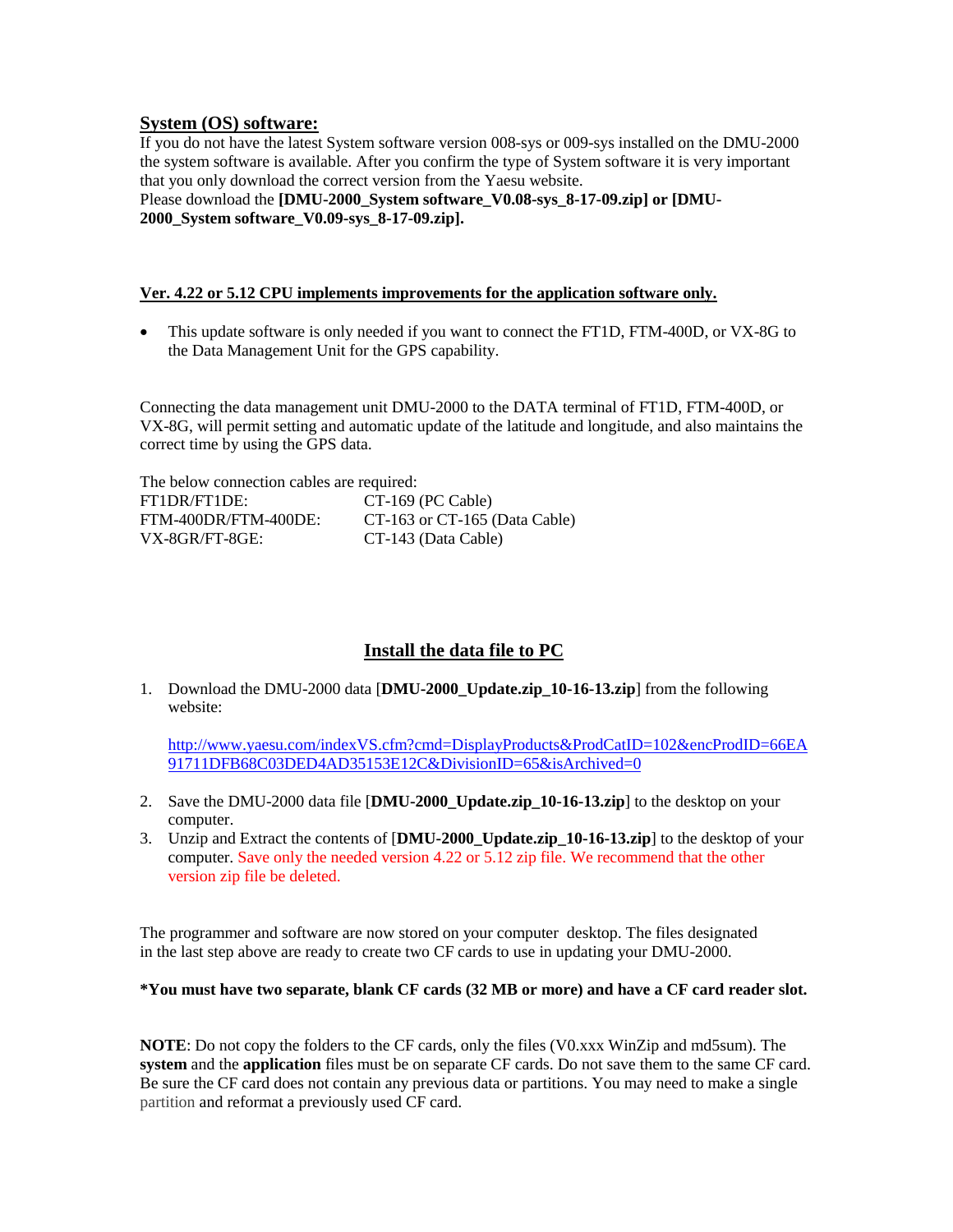Now you will transfer each of the needed files to separate CF cards. When you open the CF1 folder you will see the two files. Copy both system files and paste them to the CF card drive and create a CF card. Remove the CF1 card and insert another card. Now open the CF2 folder and copy or paste both application files to the CF card drive and create a CF card.

It is strongly recommended that you mark each CF card as CF1 and CF2 to prevent mixing up the files. The SYS file (CF1) must be installed before CF2 or the update will not work.



### **After creating CF1 and CF2 cards, follow the instructions below**

\*We recommend you save to the CF card, any personal settings you want to restore after the update. Please see the DMU-2000 Data Management Operation Manual for the procedure to save your settings to a CF card. Map and Time settings will be set to default.

\*When you insert the CF card into the slot, please insure that the white side (ridge side) of the CF card is up. If the CF card is inserted incorrectly, the DMU-2000 may be damaged.